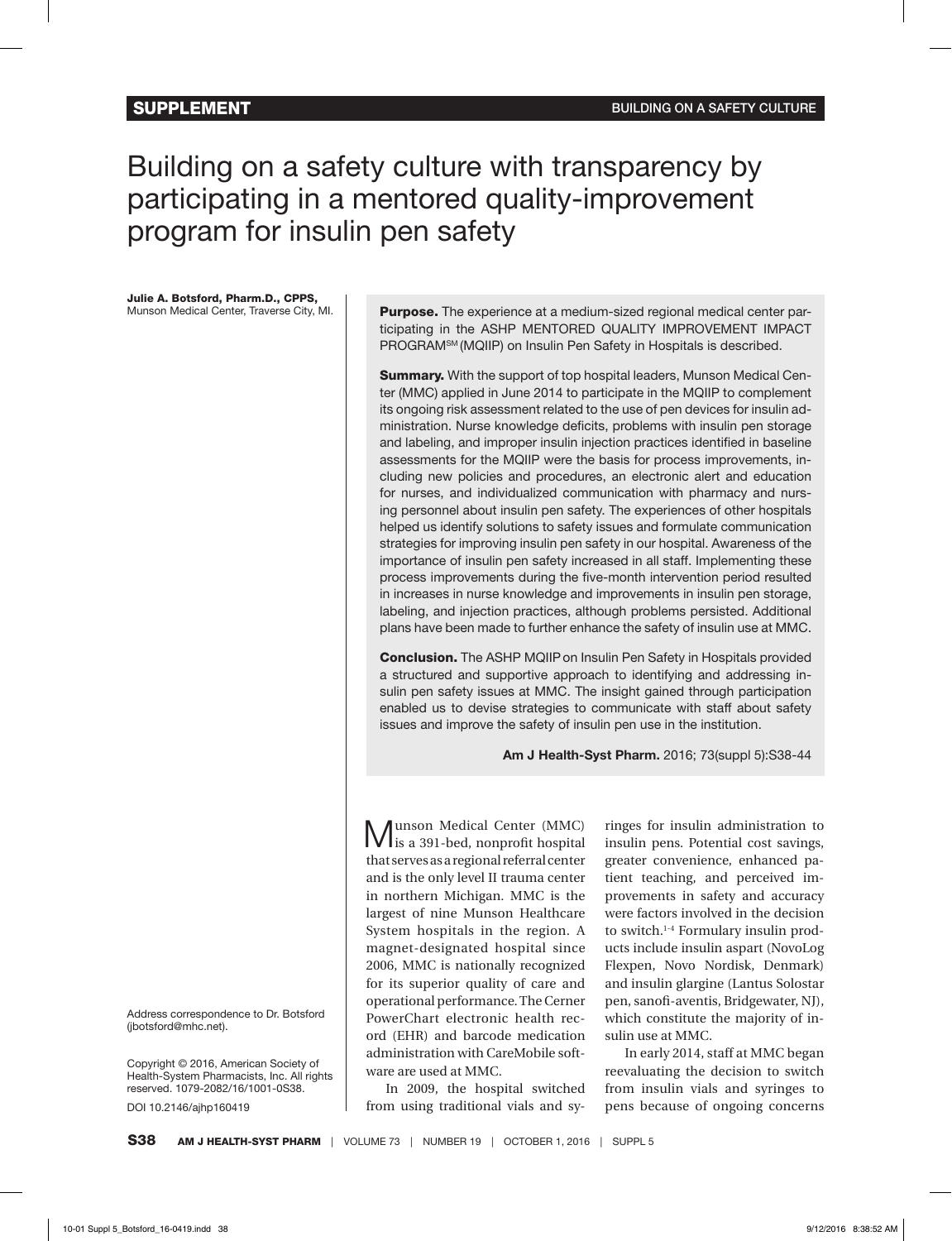of the Institute for Safe Medication Practices related to insulin pen safety in hospitals and the risk for blood-borne pathogen transmission from sharing of insulin pens between patients.<sup>5</sup> As part of a formal risk assessment, we queried our nurses using an online questionnaire, and 16 nurses (5.8% of 276 respondents) responded affirmatively to the question, "Have you ever observed the same insulin pen being used on more than one patient?" We also looked at hospital data related to nurse needlestick injuries during insulin administration and found a 50% reduction in the five-year period after the switch from insulin vials and syringes to pens compared with the previous five-year period. In early 2015, in the midst of our evaluation of insulin pen safety, an incident was reported through our electronic system involving inadvertent pen sharing between two patients that required notification and blood-borne pathogen testing for both patients. Fortunately, both patients tested negative for human immunodeficiency virus and hepatitis B and C viruses, and no longterm harm was anticipated. To date, there have been no known cases of blood-borne pathogen transmission at health systems despite thousands of patient exposures due to sharing of insulin pens.<sup>5</sup>

Our formal risk assessment was ongoing when we learned in June 2014 of the call for applications for the ASHP MENTORED QUALITY IMPROVEMENT IMPACT PROGRAMSM (MQIIP) on Insulin Pen Safety in Hospitals, which was part of the multifaceted qualityimprovement initiative, Strategies for Ensuring the Safe Use of Insulin Pens in the Hospital.<sup>6</sup> Because creating a safety culture with transparency is paramount at MMC, our top hospital leaders were engaged and concerned with our insulin pen use processes. These leaders encouraged us to apply for the MQIIP to complement our ongoing risk assessment.

# KEY POINTS

- Participation in a mentored quality-improvement program showed that hospitals grapple with similar safety issues surrounding insulin pen use, such as use in more than one patient, improper administration technique, and suboptimal storage and labeling.
- The program's structured format provided an opportunity to implement strategies that were vetted among the leader and participants and generally led to enhanced safety of insulin pen use and storage.
- After implementation of safety strategies, a small number of nurses continued to report observing insulin pen use on more than one patient, which underscore the need for continuous efforts to ensure insulin pen safety.

# Baseline data

The medication safety pharmacist served as the team leader in the MQIIP as well as in the formal risk assessment. Team members involved in both the mentored program and the formal risk assessment included the physician chair of the pharmacy and therapeutics (P&T) committee and several pharmacists, pharmacy residents, and nurses, including frontline nurses, nurse educators, and nursing leaders. As described by Lutz et al.,<sup>6</sup> data were collected for three outcome measures as part of the mentored program using a nurse questionnaire to assess insulin pen knowledge, insulin pen storage and labeling audits, and insulin pen injection observations.

**Nurse questionnaire.** Results of the baseline nurse questionnaire completed by approximately 200

nurses suggested that knowledge of insulin pharmacokinetics, including the time to onset, peak, and duration of activity, was suboptimal. For two questions related to a case study assessing pharmacokinetic knowledge, only 4% and 55% answered the questions correctly. Additionally, 81% of respondents identified this as the greatest knowledge or skill gap in the safe use of subcutaneous insulin. Eight nurses responded affirmatively to the question "In the past 3 months, have you seen or witnessed an insulin pen device used on more than one patient?," with about twice that number observing an insulin pen device stored in an "unapproved" location (e.g., the patient's bedside, nursing station drawer). In addition, six nurses observed pens without patient-specific labels, and three nurses observed insulin withdrawn from an insulin pen cartridge using a syringe (i.e., use of the pen as a multiple-dose vial). Free-text comments from nurses about insulin pen safety echoed these findings, as well as concerns about insulin orders within the EHR that were confusing.

**Labeling and storage audit.** The audit results were similar for the three nursing units studied, which included a postoperative open heart surgery unit, medical cardiology unit, and medical/surgical floor. In general, the audit revealed that safe practices were followed for insulin pen labeling and storage, with high rates of adherence (≥90%) to proper practices for all aspects of labeling and storage. However, missing expiration dates, labels that obscured the manufacturer's barcode, smudged labels, and multiple pens of the same type of insulin labeled for a specific patient were detected in the audit. In one instance, insulin pens had been swapped (i.e., misplaced) in the individual patient medication storage bins for two patients, which was subsequently addressed as a possible blood-borne pathogen exposure for both patients.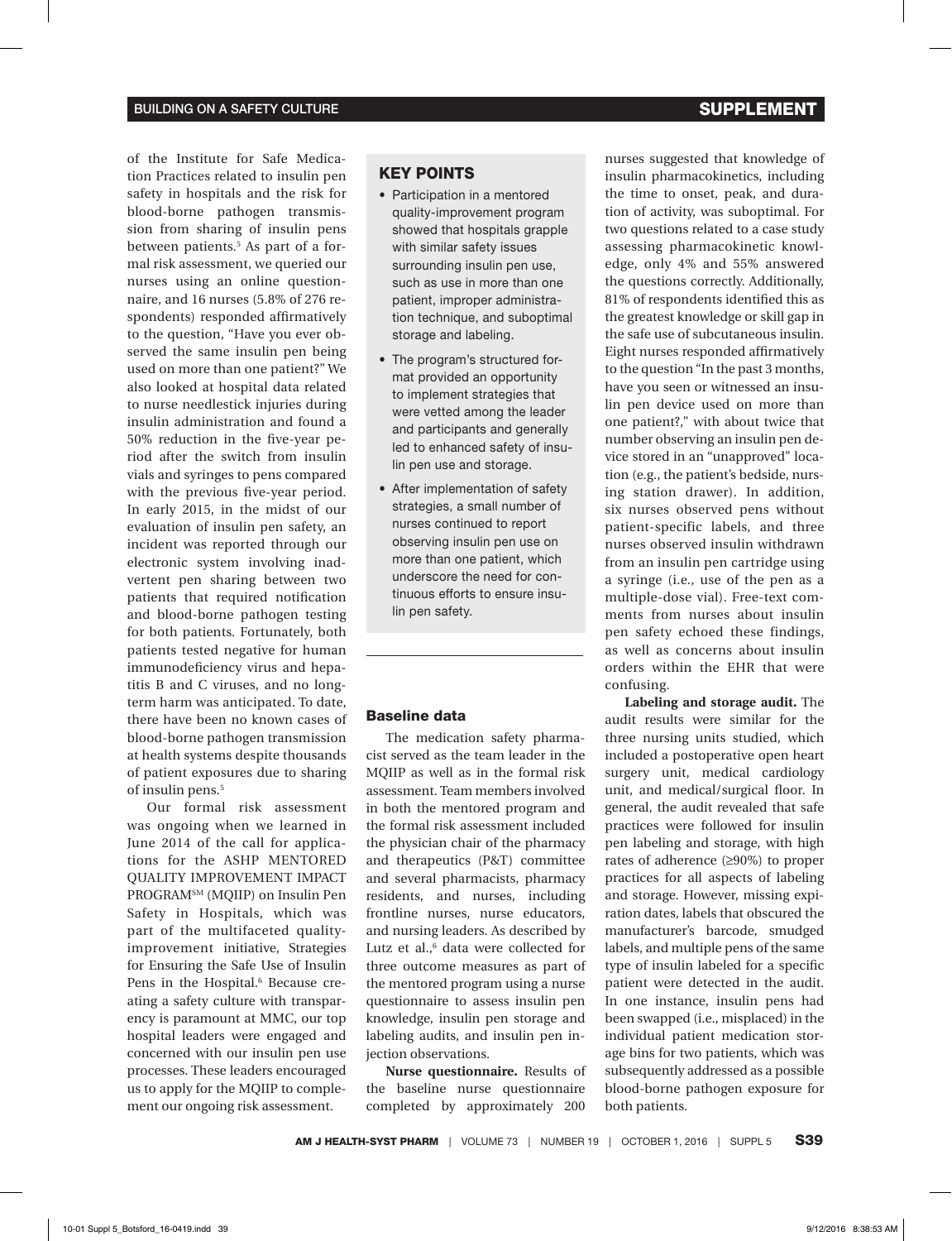**Insulin injection observations.**  The most concerning finding from insulin injection observations during the baseline period was that nurses checked the patient-specific label on the pen only 68% of the time, reflecting a lack of knowledge that scanning the manufacturer's barcode on the pen does not verify the patient identity. Many nurses did not appreciate the need to check the beyond-use date on the pharmacy label affixed to the pen, and these labels were often smudged and difficult to read. Other findings from insulin injection observations included use of an improper scanning sequence (i.e., scanning the patient barcode on his or her wrist identification band after instead of before medication administration) and failure to keep the plunger pressed and pen held against the skin for at least five seconds after injecting the dose. Whenever violations to standard, safe medication practice were observed, such as improper scanning sequence, the observers completed online occurrence reports to ensure follow up by unit leadership.

To complement information gleaned from the storage and labeling audit, while observing the insulin injections we observed inconsistency in the storage of insulin when patients were in contact isolation. In some cases, the pen was stored on the windowsill in the room or in the patient medication storage bin with the individual's other medications.

In interacting with the nursing staff when observing insulin injections, it was challenging for us to maintain the premise that we were observing medication administration in general rather than insulin administration specifically. At most of the times when insulin doses were scheduled, no other medications were administered. The nursing staff had heard about the hospitalwide focus on insulin pen safety. Nevertheless, this difficulty did not seem to negate the benefit derived from making direct observations.

#### Process improvements

Many nursing- and pharmacyrelated opportunities for improvement in safe insulin pen use were identified through the MQIIP, as well as from hospital incident reports and observations collected as part of the formal risk assessment (see box). We began by creating specific policies and procedures for insulin pen

#### **Opportunities for Improving Safe Use of Insulin Pens Identified at Munson Medical Center**

#### **Nursing Opportunities**

- Absence of policies and procedures for insulin pen administration and storage, including storage for patients with contact isolation precautions
- False belief that barcode scanning of the insulin pen identifies the patient
- Lack of understanding of pharmacy-specific expiration date for insulin pens
- Inadequate knowledge about insulin pharmacokinetics
- Improper barcode scanning sequence for insulin pen use
- Lack of timely insulin availability and potential for "borrowing" pens to meet needs of patient

#### **Pharmacy Opportunities**

- Inconsistent location of labels on insulin pen
- Smudged labels on insulin pens
- Inconsistent beyond-use date assignment and placement on labels for insulin pens
- Inconsistent process for handling medications, including insulin pens, left in patient care areas after patient discharge
- Information regarding pens previously dispensed not readily available to pharmacist during order verification, leading to oversupply or delay in dispensing
- Absence of process for discharging patient home with insulin pen

formulary selection, labeling, dispensing, administration, storage, and disposal that were approved by the nurse practice and P&T committees. The tool kit and resource center that were components of the ASHP quality-improvement initiative for ensuring the safe use of insulin pens in the hospital provided a comprehensive starting point for creating our institution-specific policies.7

The pharmacy processes for handling insulin pens were standardized and included ensuring that tamperevident tape is affixed to each pen when a new box is opened, placing smudge-proof tape over the patientspecific label on pens, and placing an appropriate beyond-use date on the pen label. We installed a magnetic white board on the wall next to the dispensing counter with a list of drugs and drug classes, including insulin, with different beyond-use dates. On a daily basis, the midnight pharmacy technician affixes a magnet to the white board with the updated beyond-use date for each of these drugs and drug classes. This procedure facilitates labeling of insulin pens and other medications with the proper beyond-use date by pharmacy technicians and pharmacists at the time of dispensing.

The next and most challenging issue to overcome was the lack of an electronic solution at the point of care that would help ensure that a specific insulin pen is used only for the patient for whom it is intended. This type of functionality would provide a more robust—albeit not foolproof—safety net for ensuring that a pen is not used for more than one patient.8 We learned through mentored calls that other hospitals using different EHR systems had achieved this goal. However, the EHR system used at our hospital currently does not have this capability, although requests for this functionality enhancement have been submitted to the vendor by MMC and other hospitals across the nation over the last several years.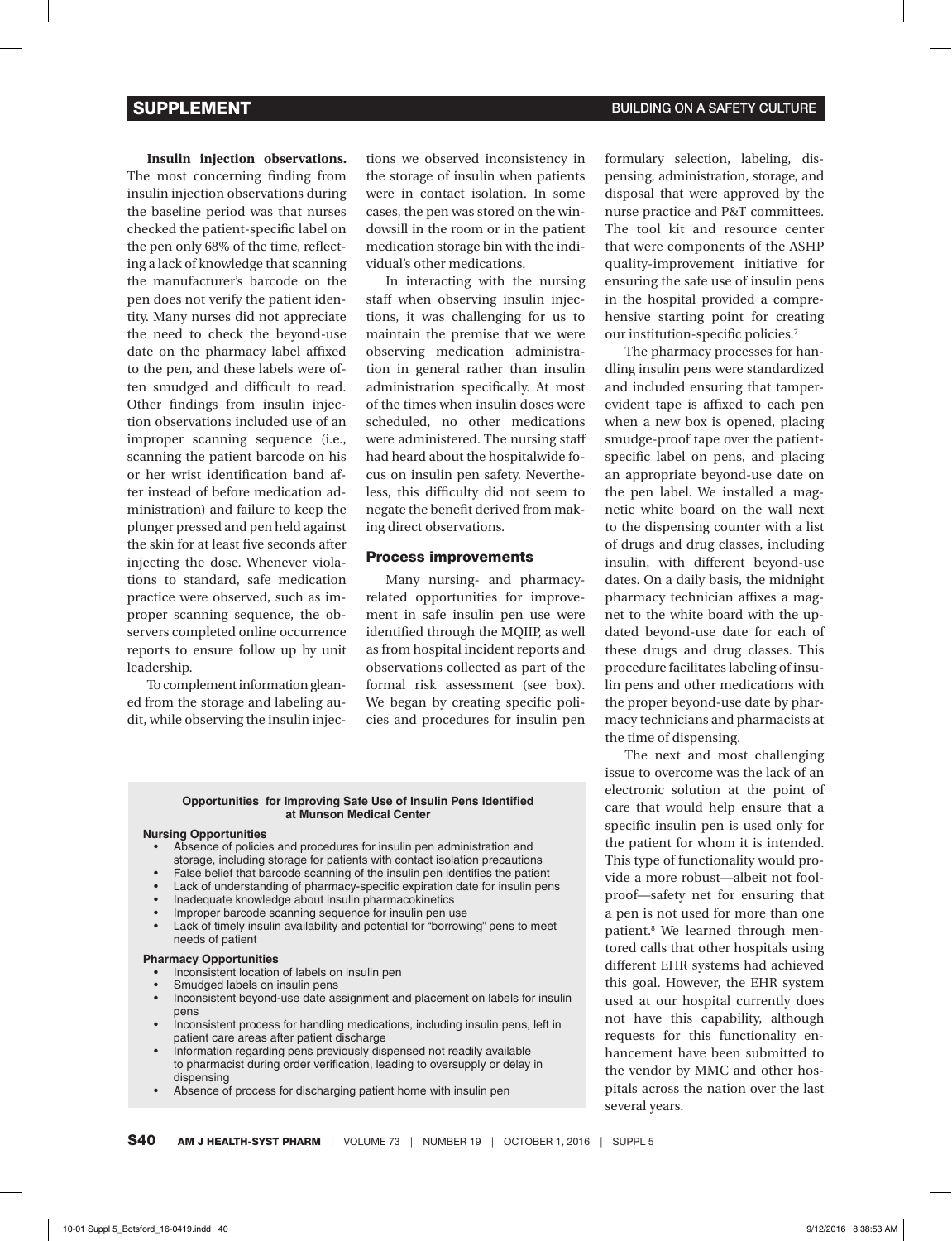As an alternative to address the shortcomings of our EHR, we developed an electronic alert that is activated by the scanning of any insulin pen. The alert reads, "!!One Pen One Patient!! Verify PATIENT name on label!" We were concerned about the possibility of alert fatigue if the alert was activated for every insulin pen administration, so our alert is activated only once in a 24-hour period for each individual nurse, regardless of the patient or type of insulin involved. We incorporated the alert into our EHR system within the timeframe of the MQIIP so that when we performed postintervention insulin administration observations we were able to ask nurses about the effectiveness of the alert.

Education played a large role in our process improvements for insulin pen use. We developed a "badge buddy" card for nurses that contains basic pharmacokinetic information on the most commonly used insulin products on one side and tips from our hypoglycemia protocol on the other side (Figure 1). The pharmacy department provided funding for the badge buddies, and all nurses now have this information readily available during insulin pen use. In addition, pharmacokinetic information was added to the primary description of each type of insulin that is now included in the medication administration record section of the EHR.

Next, we began efforts to promote insulin pen safety through individualized meetings with each nurse, pharmacist, and pharmacy technician by using standardized scriptdriven communication, a method used by highly reliable organizations and referred to as "rounding to influence."9 We developed slightly different scripts for nursing and pharmacy staff and trained a small number of nurse educators and pharmacists to use these scripts when meeting with each staff member (appendix). The conversation begins with a discussion of our core value of keeping our patients and employees safe from harm and moves into safety concerns related to current insulin pen data, including the results of the recent nurse questionnaire. This format provides an opportunity to share information with frontline staff who may not have been aware of the safety issues. Problem-solving solutions ("can do's") and concerns about and perceived barriers to committing to our requested safe practice behaviors are addressed. We end the conversation by asking for a commitment to specific safety behaviors.

In addition, a nursing newsletter highlighting the results of baseline data collection and planned improvement strategies as part of the MQIIP was distributed throughout the hospital.

Last, we developed a mandatory online education module for nurses about insulin pen safety. The completion rate was 70% at the time of postintervention data collection.

#### Postintervention results

Overall, we noted improvement in all three areas assessed. For the insulin injection observations, the greatest improvement was seen in the rate of adherence to the practice "checks medication label," which increased from 68% to 100%. Several nurses appreciated the new barcode scanning

**Figure 1.** "Badge buddy" card that attaches to the name badge for all nurses at Munson Medical Center and displays insulin pharmacokinetic information on one side (top) and the hospital's hypoglycemia protocol on the other side (bottom).

| <b>NAME OF INSULIN</b>                                                                                    | <b>ONSET</b>                                                                         | <b>PEAK</b>                                          | <b>DURATION</b>                                |
|-----------------------------------------------------------------------------------------------------------|--------------------------------------------------------------------------------------|------------------------------------------------------|------------------------------------------------|
| <b>Rapid acting</b><br>Insulin aspart (Novolog)<br>Insulin glulisine (Apidra)<br>Insulin lispro (Humalog) | $15-20$ min<br>$15 - 30$ min<br>15-30 min                                            | $1-3$ hr<br>$16 - 28$ hr<br>$0.5 - 3$ hr             | $3-5$ hr<br>$3-4$ hr<br>$< 5$ hr               |
| <b>Short acting</b><br>Regular (Novolin R/Humulin R)                                                      | $30 \text{ min}$                                                                     | $25 - 5$ hr                                          | $4-12$ hr                                      |
| Intermediate acting<br>NPH (Novolin N/Humulin N)                                                          | $1-2$ hr                                                                             | $4-12$ hr                                            | 14-24 hr                                       |
| Long acting<br>Insulin glargine (Lantus)<br>Insulin detemir (Levemir)                                     | $3-4$ hr<br>$3-4$ hr                                                                 | None<br>$3-9$ hr                                     | 24 hr<br>$6-23$ hr                             |
|                                                                                                           |                                                                                      |                                                      | One pen.<br>One patient.                       |
| Reference: Lexicomp 2014<br><b>HYPOGLYCEMIA PROTOCOL POLICY # 070.015</b>                                 |                                                                                      |                                                      |                                                |
| Blood glucose result                                                                                      | Less than 70 mg/dL, give one carb<br>Less than 50 mg/dL, give two carbs              |                                                      |                                                |
| Ability to swallow?                                                                                       | Yes, give oral carbs                                                                 | No or NPO, give IV D50 or glucagon (if no IV access) |                                                |
| Examples of<br><b>ONE</b> carb choices                                                                    | 8 oz. milk<br>Glucose gel<br>3 packages saltines 1 slice bread                       |                                                      | 1 package graham crackers<br>1 container jello |
| Recheck blood glucose                                                                                     | 15 minutes                                                                           |                                                      |                                                |
| Order meal                                                                                                | If no meal in 30 minutes order tray.<br>Call #57080 or supply meal from unit pantry. |                                                      |                                                |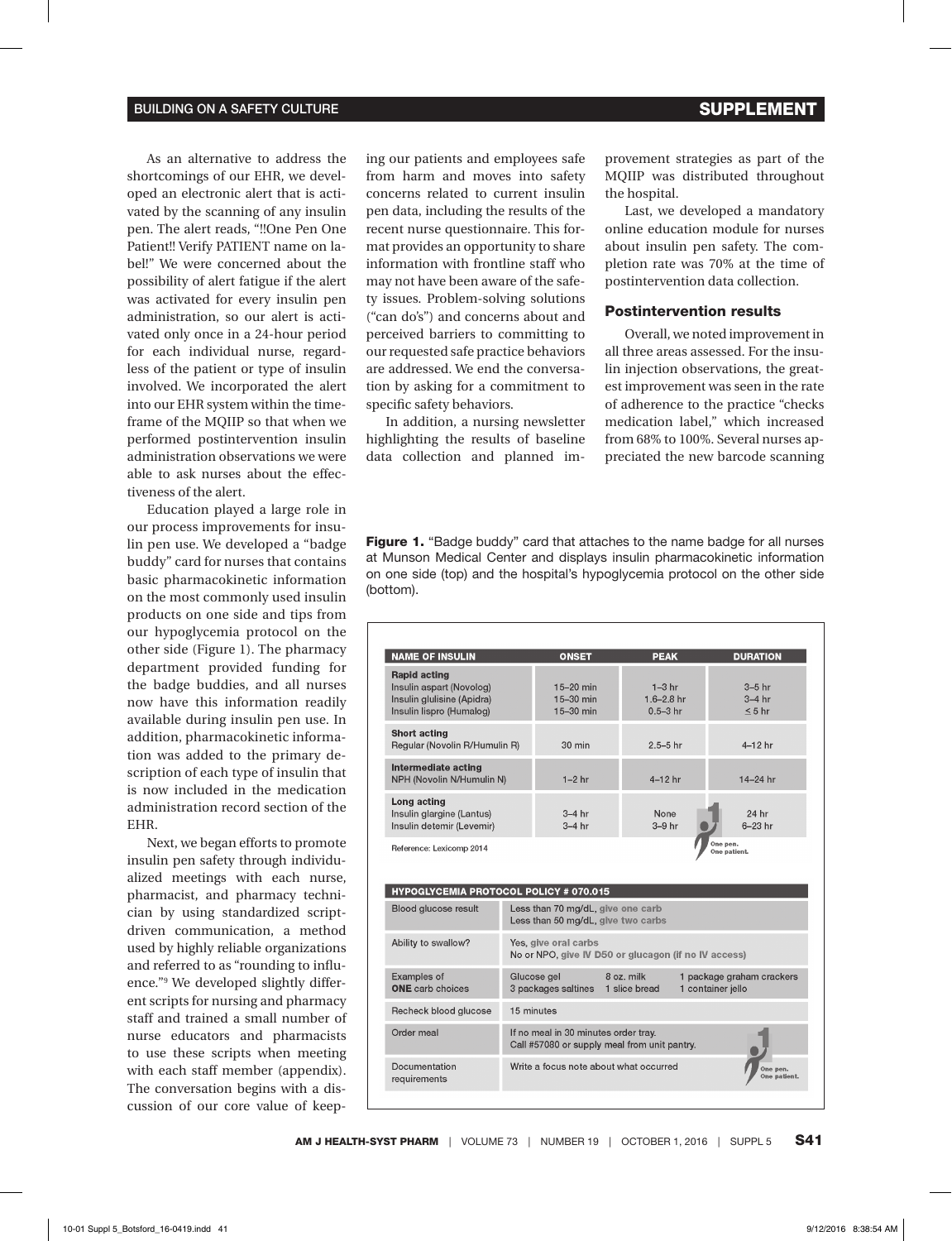alert, which reminded them to verify the patient name on the insulin pen label. In performing insulin injection observations, we found duplicate insulin pens in patient medication bins on several occasions (this was also noted during the storage and labeling audit), suggesting problems with the medication dispensing and distribution processes.

Insulin pen storage and labeling practices improved in the time that elapsed between the baseline and postintervention audits, with a rate of adherence to proper practices increasing from 90% to 96%. In the postintervention audit, pens were consistently labeled for a specific patient, with clear tape covering the label so that it was not smudged and was easy to read. The label was placed consistently on the pen barrel with a handwritten 28-day beyond-use date in accordance with hospital policies.

The response rate to the nurse questionnaire for the baseline and postintervention periods was similar (approximately 15% of nurses in both periods), with similar demographic data, such as number of years worked, shift worked, and type of position. In general, the insulin pharmacokinetic questions continued to pose a challenge for the nurses in the postintervention period. The greatest improvement in nurse knowledge was seen using the false statement, "A drop of fluid indicates that a portion of the dose has leaked from the site," with 48% and 77% correctly identifying the statement as false at the baseline and postintervention assessment, respectively.

The finding of greatest concern was that four nurses responded "yes" in the postintervention period to the question, "Have you witnessed an insulin pen used on more than one patient in the past 3 months?" Equally concerning was the number of nurses who responded affirmatively to the question, "Have you witnessed an insulin pen without a patient-specific label?," which increased from 6 nurses in the baseline

period to 14 nurses in the postintervention period. Substantially more nurses observed insulin pens stored in unapproved areas in the postintervention period compared with the baseline period (31 and 18, respectively), and withdrawal of insulin from a pen cartridge using a syringe was reported by four nurses in the postintervention period.

### Implications

Participation in the MQIIP provided a strategy for examining multiple facets of insulin pen use within our institution. We discovered that problems with insulin pens were more widespread than we had anticipated, but our baseline data were consistent with those at other hospitals participating in the program.6 In addition, the improvements observed in a relatively short period were comparable to (if not greater) than those at most other participating hospitals.

Several responses to the nurse questionnaire were less favorable in the postintervention period than in the baseline period. This change could be attributed to greater awareness of pen safety issues in the postintervention period, leading to increased detection and the appearance of worsening practices. Pen sharing among patients, whether intentional because of a knowledge deficit or unintentional because of system issues, remains our greatest concern. We also learned that gaining access to rapid-acting insulin in a timely manner from the pharmacy continues to present a challenge and may contribute to unsafe insulin pen practices. We are exploring the possibility of having multiple-dose vials of a rapid-acting insulin available in automated dispensing cabinets (ADCs) for nurses to use while awaiting delivery of insulin pens dispensed by pharmacy. We also are considering a trial of insulin pens stocked in ADCs. Our biggest concern with this practice is relying on nurses to consistently label pens with the patient name. Last, we have not ruled out switching from pens to vials and syringes for insulin administration and will continue to evaluate risks, benefits, and cost considerations moving forward.

To address nurses' concern about insulin orders within the EHR that are confusing, our clinical informatics and provider groups are examining options for changing internal policies to allow modifying an existing insulin order if the dosage changes rather than requiring a new insulin order.

Our participation in the MQIIP highlighted a problem with the handling of insulin pens and other medications left in patient care areas after patient discharge. On several occasions we found an insulin pen for a discharged patient among medications for current patients in medication storage areas. This problem is addressed in script-driven communication with nursing staff, emphasizing the need to return all medications, including insulin pens, to the pharmacy after patient discharge and with pharmacy technicians emphasizing the need to be vigilant about looking for stray pens during daily medication cart exchanges. In addition, we are considering a process change that would streamline return of patients' discharged medications by pharmacy staff rather than nursing staff. This has the potential to improve safety by timely removal of excess medications from nursing units and to re-use short-dated products. Our pharmacy operations group is currently tasked to review this topic.

Finally, we have submitted a request to our information systems department to create an electronic alert for pharmacists during insulin pen order verification if an insulin pen was dispensed previously for the patient. This alert should reduce the dispensing of duplicate pens for an individual.

We found that participation in the MQIIP was very beneficial. We were held accountable to ASHP and other participants in the program as well as at MMC. The timeline and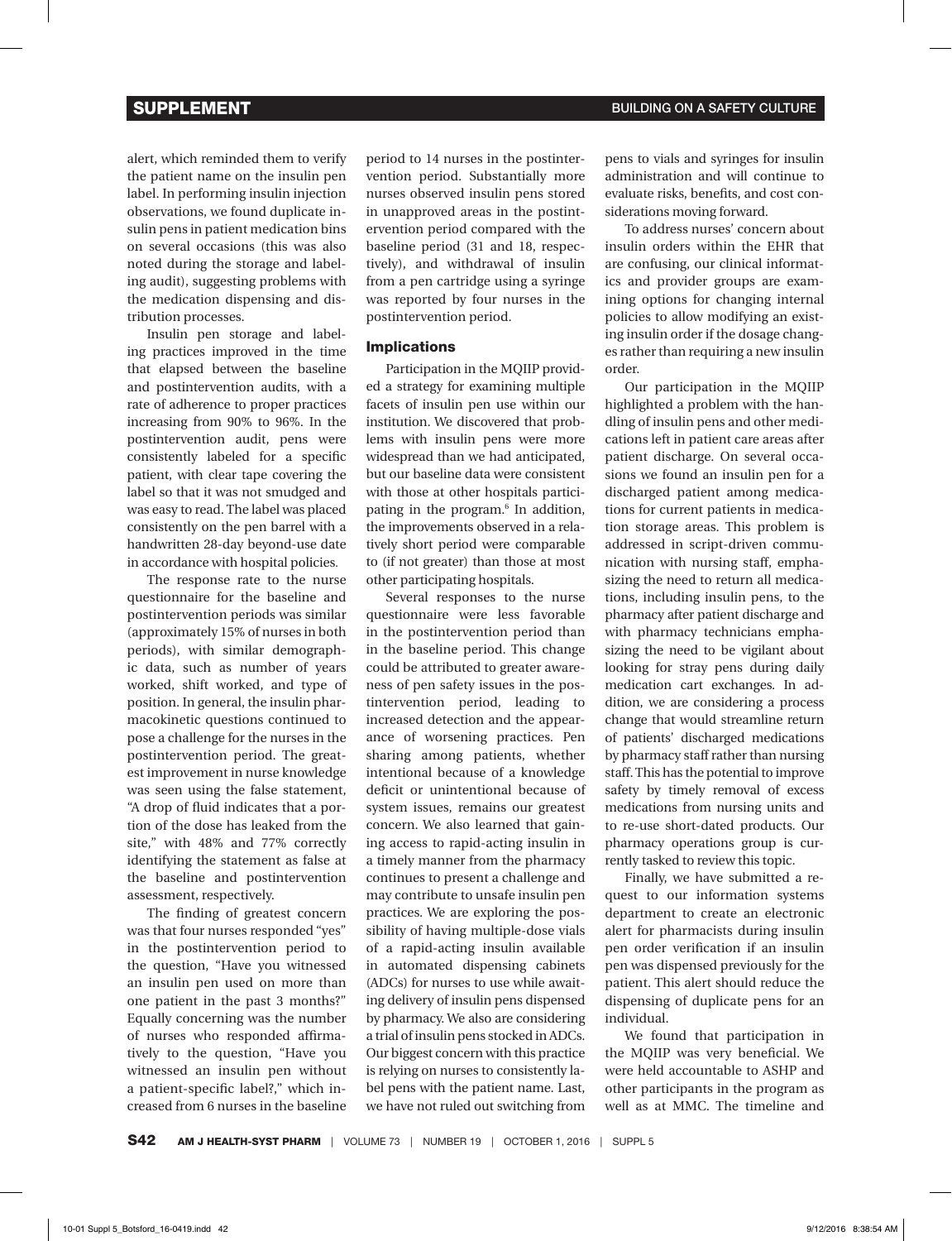## BUILDING ON A SAFETY CULTURE **SUPPLEMENT AND A SUPPLEMENT**

format helped keep us on track while we juggled our busy schedules and demands on our time. We took some solace in knowing that other hospitals were struggling with similar issues and working alongside us to improve insulin pen safety. Their experiences and challenges helped us identify solutions to insulin pen safety issues and formulate communication strategies for improving insulin pen safety in our hospital. Awareness of the importance of insulin pen safety increased in all staff, including pharmacy technicians, nurses, pharmacists, and hospital leaders.

### Conclusion

The ASHP MQIIP on Insulin Pen Safety in Hospitals provided a structured and supportive approach to identifying and addressing insulin pen safety issues at MMC. The insight gained through participation enabled us to devise strategies to communicate with staff about safety issues and improve the safety of insulin pen use in the institution.

#### Acknowledgments

Special acknowledgment to our mentor Paul M. Szumita, Pharm.D., BCCCP, BCPS, and our project team: Zita Anderson, M.S.N., R.N., ACCNS-AG; Phyllis Bertram, B.S.N., R.N.; Ernie Fischer, M.D.; Kathleen Glaza, M.S.N., R.N., ACNS-BC; Lori Kirkey, M.S.N., R.N., NE-BC; Jennifer Standfest, M.S.N., R.N.; Cathy Stauber, B.S.N., R.N., CMSRN; and Heather Tolfree, Pharm.D., BCPS.

#### **Disclosures**

The educational initiative, Strategies for Ensuring the Safe Use of Insulin Pens in the Hospital, and this supplement were supported by educational grants from Novo Nordisk Inc. Dr. Botsford received an honorarium for preparing this article. The supplement authors and planners have declared no potential conflicts of interest.

#### **References**

- 1. Meece J. Effect of insulin pen devices on the management of diabetes mellitus. *Am J Health-Syst Pharm.* 2008; 65:1076-82.
- 2. Davis EM, Christensen CM, Nystrom KK et al. Patient satisfaction and costs

associated with insulin administered by pen device or syringe during hospitalization. *Am J Health-Syst Pharm.*  2008; 65:1347-57.

- 3. Davis EM, Foral PA, Dull RB, Smith AN. Review of insulin therapy and pen use in hospitalized patients. *Hosp Pharm.* 2013; 48:396-405.
- 4. Lee LJ, Smolen LJ, Klein TM et al. Budget impact analysis of insulin therapies and associated delivery systems. *Am J Health-Syst Pharm.*  2012; 69:958-65.
- 5. Institute for Safe Medication Practices. Ongoing concern about insulin pen reuse shows hospitals need to consider transitioning away from [them \(February 2013\). http://www.](http://www.ismp.org/newsletters/acutecare/showarticle.aspx?id=41) ismp.org/newsletters/acutecare/ showarticle.aspx?id=41 (accessed 2016 May 28).
- 6. Lutz MF, Haines ST, Lesch CA, Szumita PM. Facilitating the safe use of insulin pens in hospitals through a mentored quality-improvement program. *Am J Health-Syst Pharm*. 2016; 73(suppl 5):S17-31.
- 7. ASHP Advantage. Strategies for ensuring the safe use of insulin pens in the hospital. Online tool kit. <http://onepenonepatient.org/toolkit> (accessed 2016 May 29).
- 8. Institute for Safe Medication Practices. A crack in our best armor: "Wrong patient" insulin pen injections alarmingly frequent even with barcode scanning(October 2014). [http://www.ismp.org/newsletters/](http://www.ismp.org/newsletters/acutecare/showarticle.aspx?id=92) acutecare/showarticle.aspx?id=92 (accessed 2016 May 28).
- 9. Reinertsen JL. Rounding to influence. *Healthc Exec.* 2010 (Sep/Oct):72- 5. https://hpiresults.com/docs/ [Rounding\\_to\\_Influence-Reinertsen\\_](http://www.ihi.org/resources/Pages/Publications/RoundingtoInfluence.aspx) Johnson\_AUG\_2010.pdf (accessed 2016 May 28).

# Appendix—Rounding to influence script used at Munson Medical Center

#### **Greeting**

Hello. I'm rounding on everyone today. Do you have a few minutes for a brief conversation about insulin pen safety?

#### **Core Value**

- Keeping our patients safe from harm is one of the most important things we do every day!
	- Did you know that over the past four months, there have been 14 "wrong patient" VOICE<sup>a</sup> reports related to unsafe insulin pen use or storage potentially exposing

patients to blood-borne pathogens while in our hospital?

- º Many of these involved pens of discharged patients and occurred in *many* units of the hospital.
- º In addition, the recent insulin nurse questionnaire revealed that 8 out of approximately 200 nurses answered *yes* to the question, "In the past three months, have you witnessed or seen an insulin pen device used on more than one patient?"

#### **Can Do's**

- What can you tell me about safe insulin administration practices? Remember: One pen, one patient!
	- Pens with the wrong patient label or no patient label should *never* be used to give insulin.
	- Barcode scanning of the pen *does not* ensure that the correct patient's pen is at hand; it only identifies the correct drug. *Only reading the patient name* on the label will identify the correct pen.
	- º When patients are discharged, all meds including insulin should be sent back to pharmacy (unless in isolation).
- Use the following points only for pharmacy staff.
	- Labeling and dispensing should be done per the new insulin pen policy, covering the label with dispensing tape to prevent smudging, 28-day beyond-use date handwritten in lower right corner, and tamper-evident tape intact.
	- All insulin should be handled as urgent with expeditious processing and delivery to unit to avoid the need for nurses to "borrow" another pen.
	- During cart exchange every med tray must be exchanged and all insulin pen labels should be verified for the correct patient drawer. If it is not the correct patient, the unit manager, charge nurse, or patient's nurse should be notified immediately. Complete a VOICE report or notify medication safety pharmacist.

#### **Concerns**

- What are the issues you see daily that make it difficult to follow those expectations?
	- Encourage reporting of any problems that you may think of or that develop.

### **Commitment**

- • I need you to do something for our patients.<sup>b</sup>
	- I need you to change your practice and to carefully check the pa-